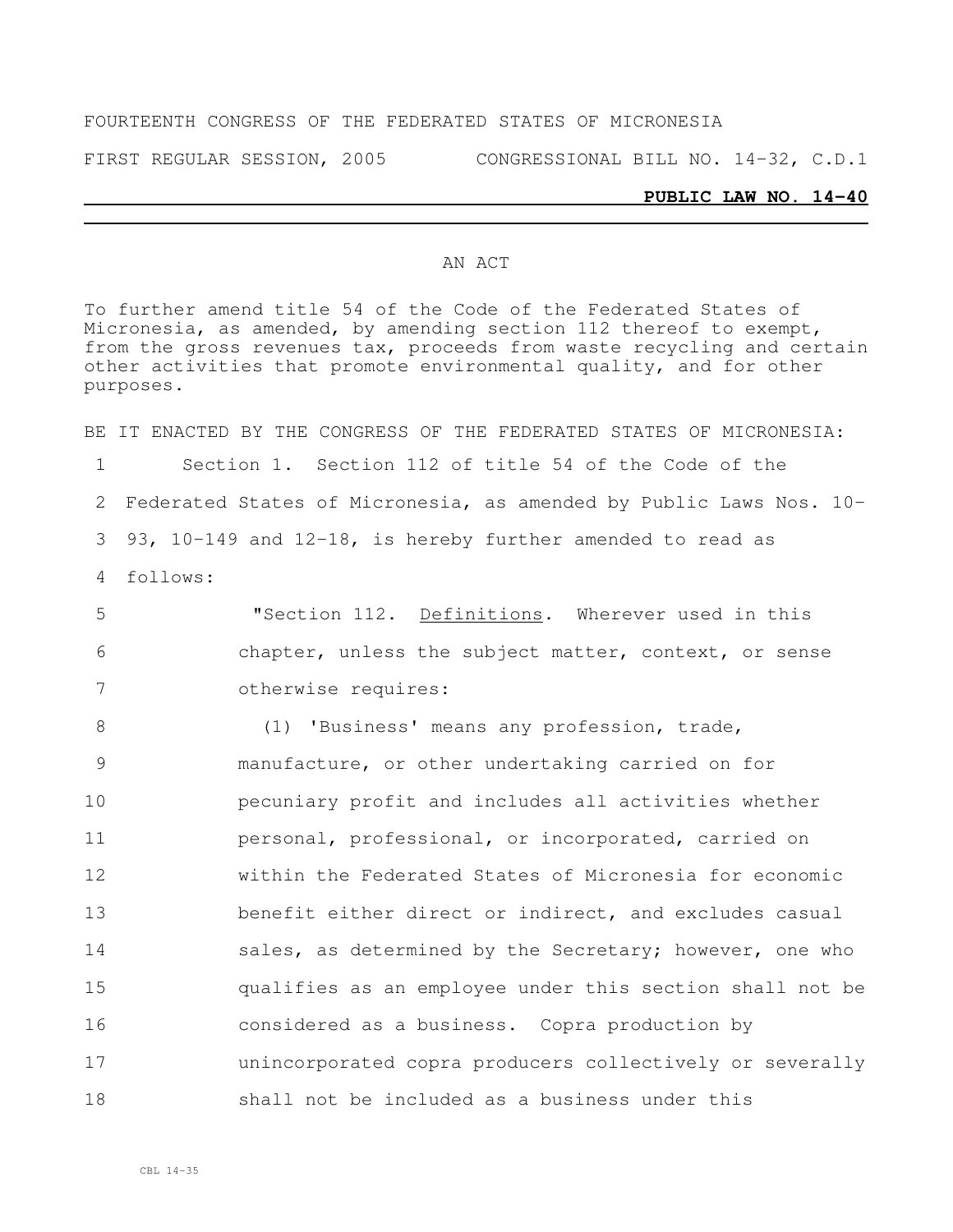definition.

 (2) 'Commercial aircraft' means any aircraft capable of and intended for use in commercial aviation.

 (3) 'Employee' means any individual who, under the usual common law rules applicable in determining the employer-employee relationship, has the status of an employee.

8 (4) 'Employer' includes any individual, corporation, association, joint stock company, bank, insurance company, credit union, cooperative, or other equity or group employing any person, and also includes the Federated States of Micronesia, State and local governments, and their agencies, charged with the disbursement of public moneys as salaries or wages. 'Employer' also includes the United States Government 16 and instrumentalities thereof.

 (5) 'Gross revenue' means the gross receipts, cash or accrued, of the taxpayer received as compensation for personal services and the gross receipts of the taxpayer derived from trade, business, commerce, or sales and the value proceeding or accruing from the sale of tangible 22 personal property, or services, or both, and all **receipts, actual or accrued by reason of the capital of** 24 the business engaged in, including interest, rentals, royalties, fees, or other emoluments however designated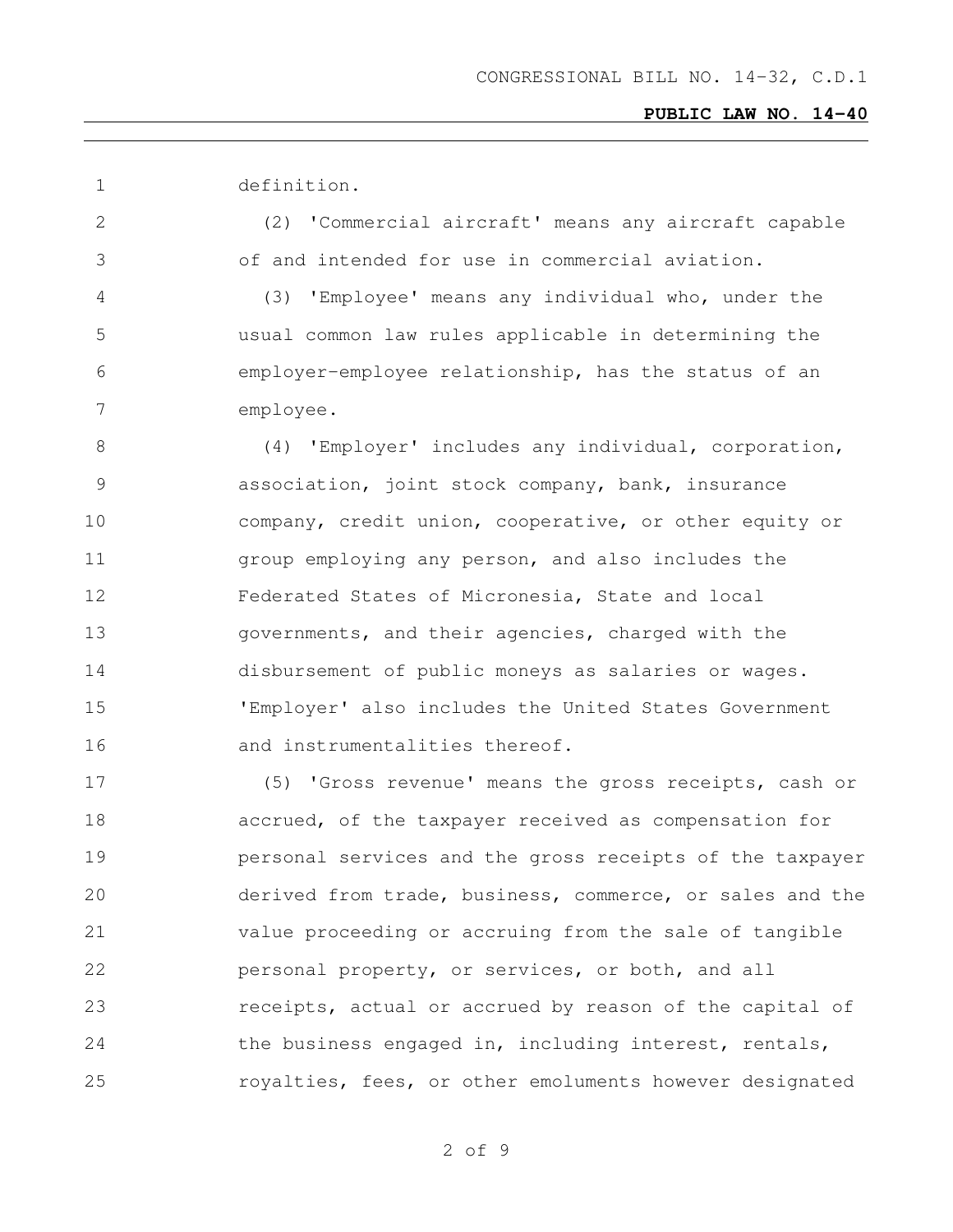and without any deductions on account of the cost of property sold, the cost of materials used, labor cost, taxes, royalties, or interest paid or any other expenses whatsoever. Gross revenue shall not include the following: (a) refunds and rebates; (b) moneys held in a fiduciary capacity; 8 (c) wages and salaries, received by the taxpayer, which are taxed under other provisions of this chapter; (d) sale payments received for the sale of a commercial aircraft, to the extent that such sale payments in any quarter shall equal the rental payments made to the buyer/lessor by the seller/lessee of such aircraft for its rental by the seller/lessee; (e) rental payments received for the rental of a commercial aircraft, to the extent that such rental payments in any quarter shall equal the sale payments made to the seller/lessee by the buyer/lessor of such **a** aircraft for its purchase by the buyer/lessor; (f) cash discounts allowed and taken on sales, 21 the proceeds of sale of goods, wares, or merchandise returned by customers when the sale price is refunded either in cash or by credit; or the sale price of any article accepted as part of payment of any new article sold, if the full sale price of a new article is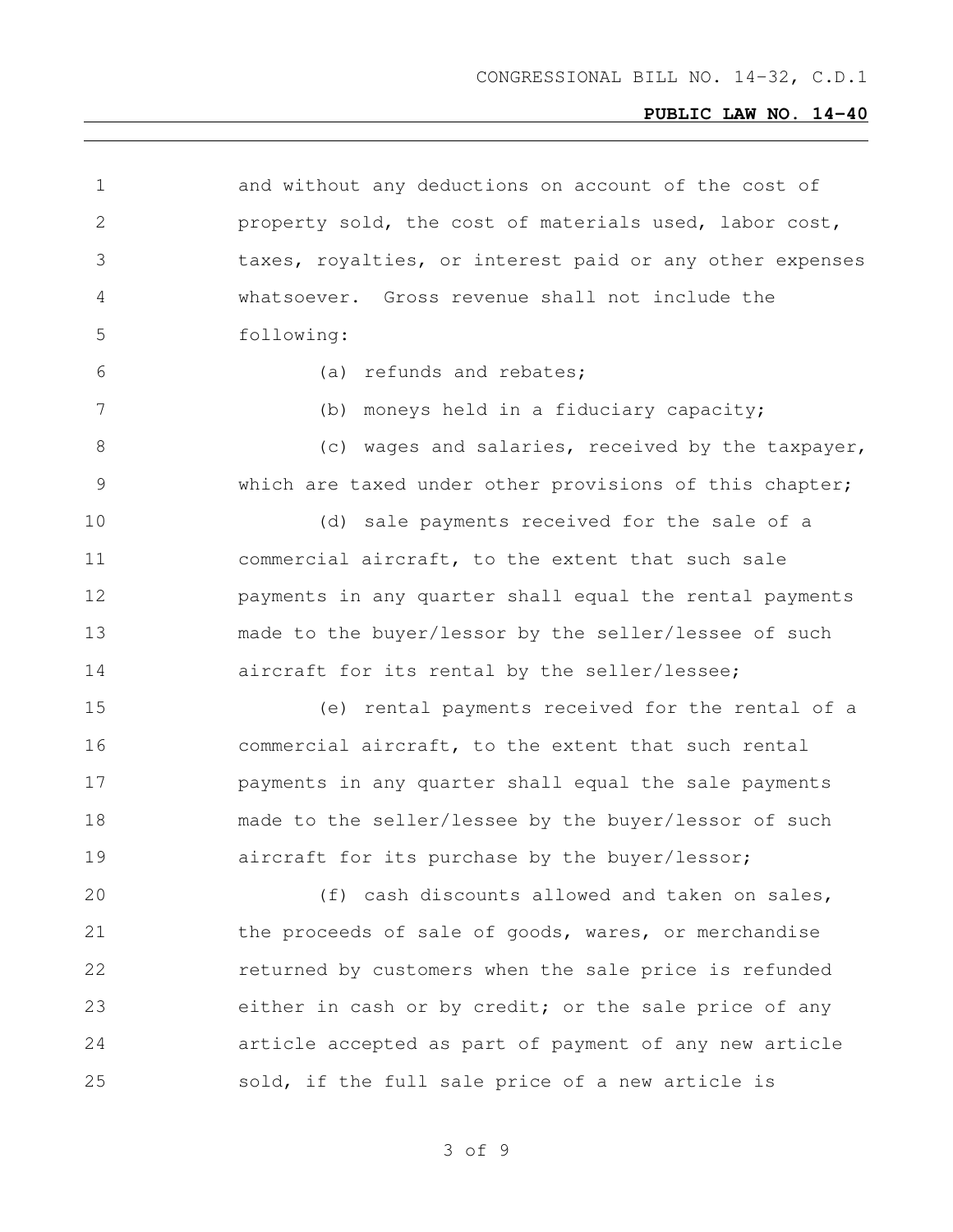1 included in 'gross revenue'; (g) funds received by an international organization, foreign contractor, or other foreign entity paid from foreign aid proceeds donated to the Federated States of Micronesia pursuant to a foreign aid agreement entered into by the Federated States of Micronesia, the terms of which require that such gross revenue shall not be subject to taxation by the Government of the Federated States of Micronesia; (h) proceeds of export sales of tangible personal property produced or manufactured in the Federated States of Micronesia and delivered to a buyer outside 13 the Federated States of Micronesia; (i) proceeds of sales of products of a processing facility in the Federated States of Micronesia which are subsequently exported from, and not used in, the Federated States of Micronesia; (j) proceeds of sales of fish by foreign or domestic fishing vessels to processing facilities within 20 the Federated States of Micronesia; (k) proceeds of sales of bait fish to foreign or domestic fishing vessels; or (l) proceeds from (i) recycling waste paper, plastic, aluminum, tin or other scrap metal, or glass so that such materials may be re-used, (ii) removing such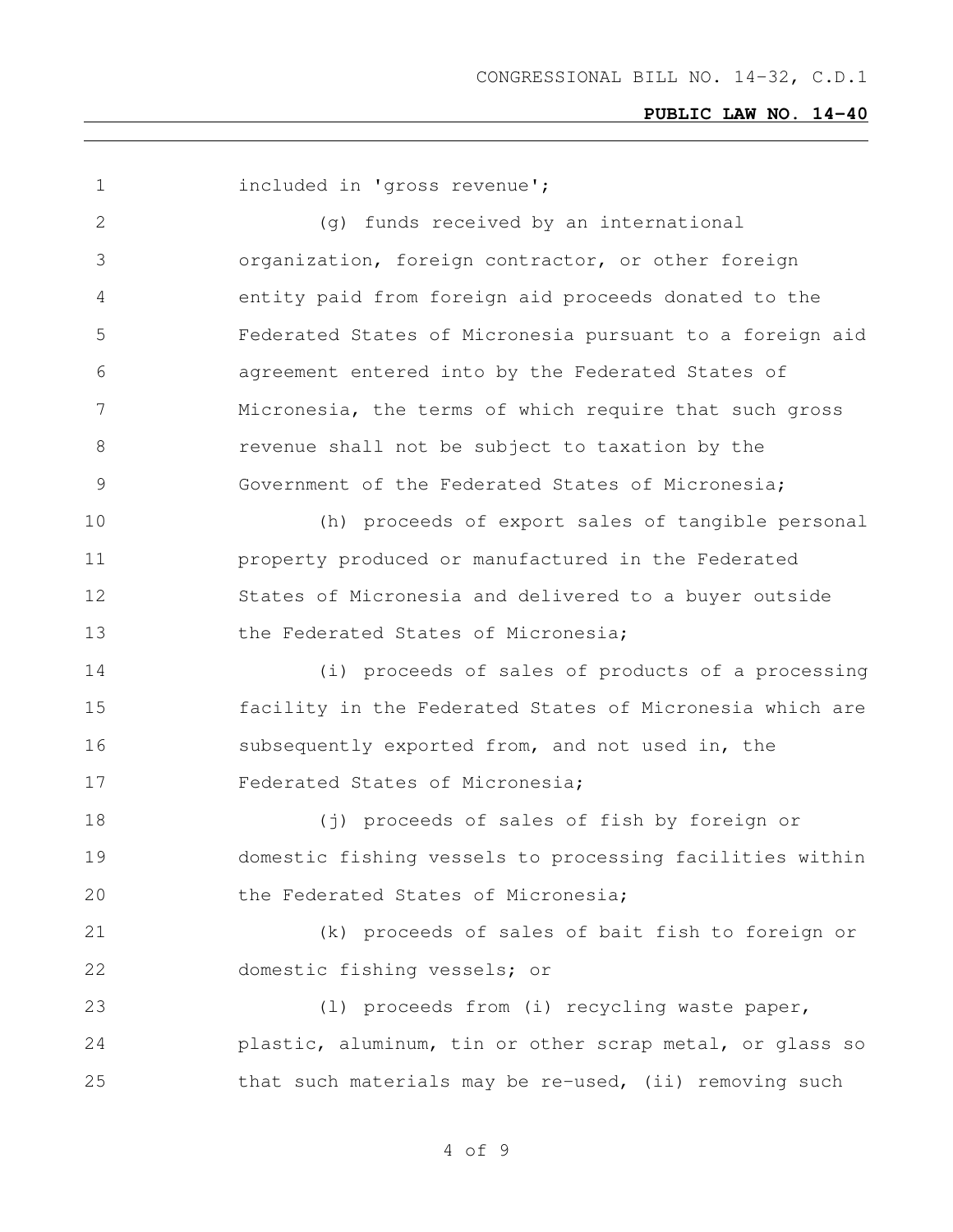| 1             | waste materials, motor vehicles, appliances, batteries,  |
|---------------|----------------------------------------------------------|
| $\mathbf{2}$  | paint or toxic chemicals from the Federated States of    |
| 3             | Micronesia for disposal or recycling; or (iii)           |
| 4             | collecting such waste materials, motor vehicles,         |
| 5             | appliances, batteries, paint or toxic chemicals for the  |
| 6             | purposes of removal from the Federated States of         |
| 7             | Micronesia for recycling or disposal.                    |
| 8             | (6) 'Military or Naval Forces of the United States'      |
| $\mathcal{G}$ | and 'Armed Forces of the United States' means all        |
| 10            | regular and reserve components of the uniformed services |
| 11            | which are subject to the jurisdiction of the Secretary   |
| 12            | of the Army, Navy, or Air Force, and also includes the   |
| 13            | Coast Guard.                                             |
| 14            | (7) 'Month' means calendar month.                        |
| 15            | (8) 'Processing facility' means a business that          |
| 16            | prepares, alters, and/or packages raw materials into a   |
| 17            | finished product for resale.                             |
| 18            | (9) 'Purchase payments' means payments on the actual     |
| 19            | selling price, including any interest, carrying charges, |
| 20            | or other charges associated with a sale. As used         |
| 21            | herein, the word 'sale' implies a transfer of ownership  |
| 22            | of that which is sold, in exchange for the purchase      |
| 23            | payments or promise thereof.                             |
| 24            | (10) 'Rental payments' means any payments made in        |
| 25            | exchange for use or rental, and includes interest,       |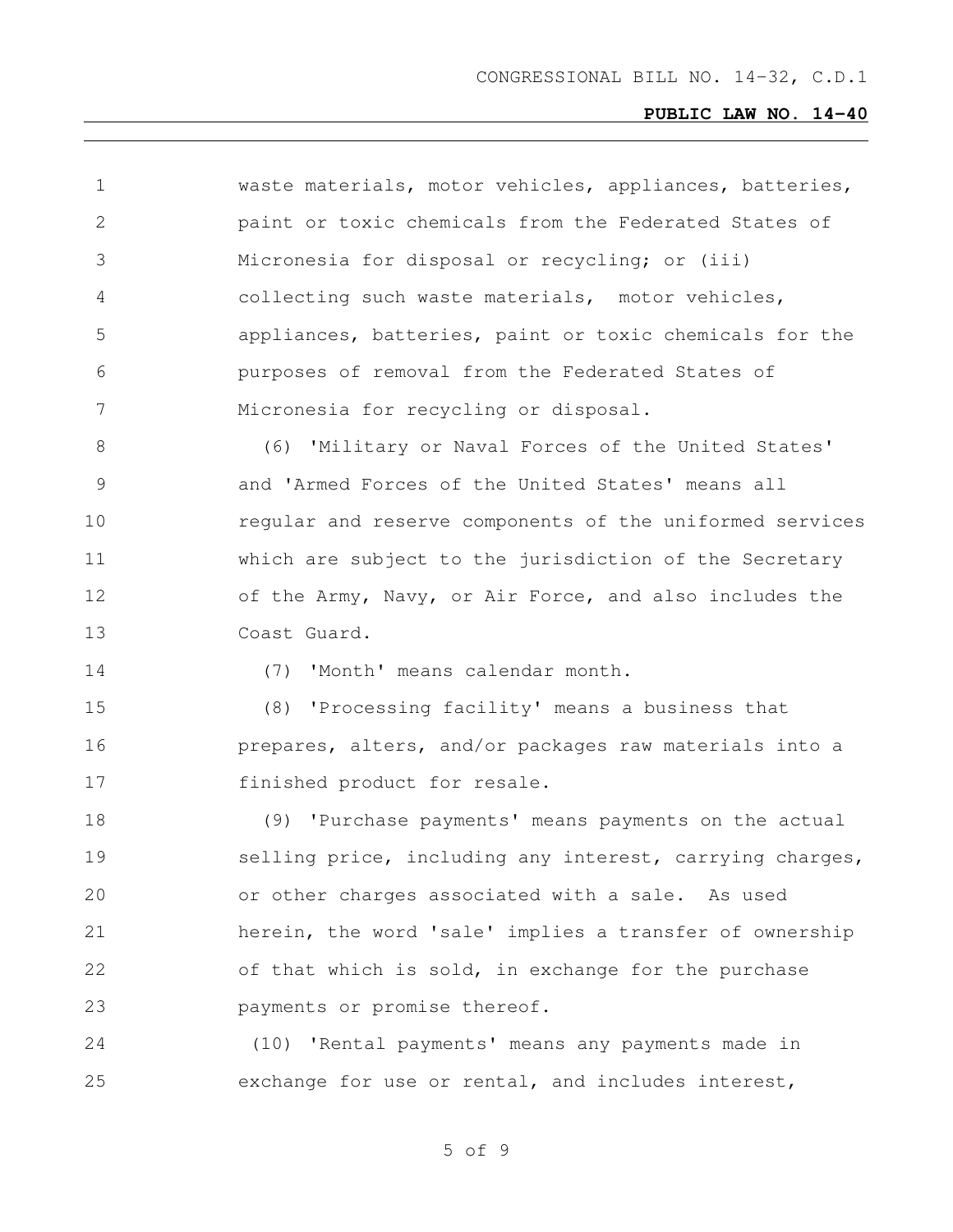| $\mathbf 1$   | carrying charges, or other charges associated with use   |
|---------------|----------------------------------------------------------|
| $\mathbf{2}$  | or rental.                                               |
| 3             | (11) 'Secretary' means the Secretary of the Department   |
| 4             | of Finance and Administration.                           |
| 5             | (12) 'Wages' or 'Salaries' means and includes            |
| 6             | commissions, fees, compensation, emoluments, bonuses,    |
| 7             | and every and all other kinds of compensation paid for,  |
| 8             | or credited or attributable to, personal services        |
| $\mathcal{G}$ | performed by an individual, which services have been     |
| 10            | performed by such person as an employee. Wages and       |
| 11            | salaries shall not include the following:                |
| 12            | (a) any payment received from the United States          |
| 13            | by members of the Military or Naval Forces of the United |
| 14            | States or the Armed Forces of the United States;         |
| 15            | (b) reasonable per diem and travel allowances to         |
| 16            | the extent that they do not exceed any comparable        |
| 17            | Federated States of Micronesia Government rates;         |
| 18            | (c) rental value of a home furnished to any              |
| 19            | employee or a reasonable rental allowance paid to any    |
| 20            | employee (to the extent such allowance is used by the    |
| 21            | employee to rent or provide a home);                     |
| 22            | (d) any payment on account of sickness or                |
| 23            | accident disability, or any payment of medical or        |
| 24            | hospitalization expenses, made by an employer to or on   |
| 25            | behalf of an employee; provided, however, that normal    |
|               |                                                          |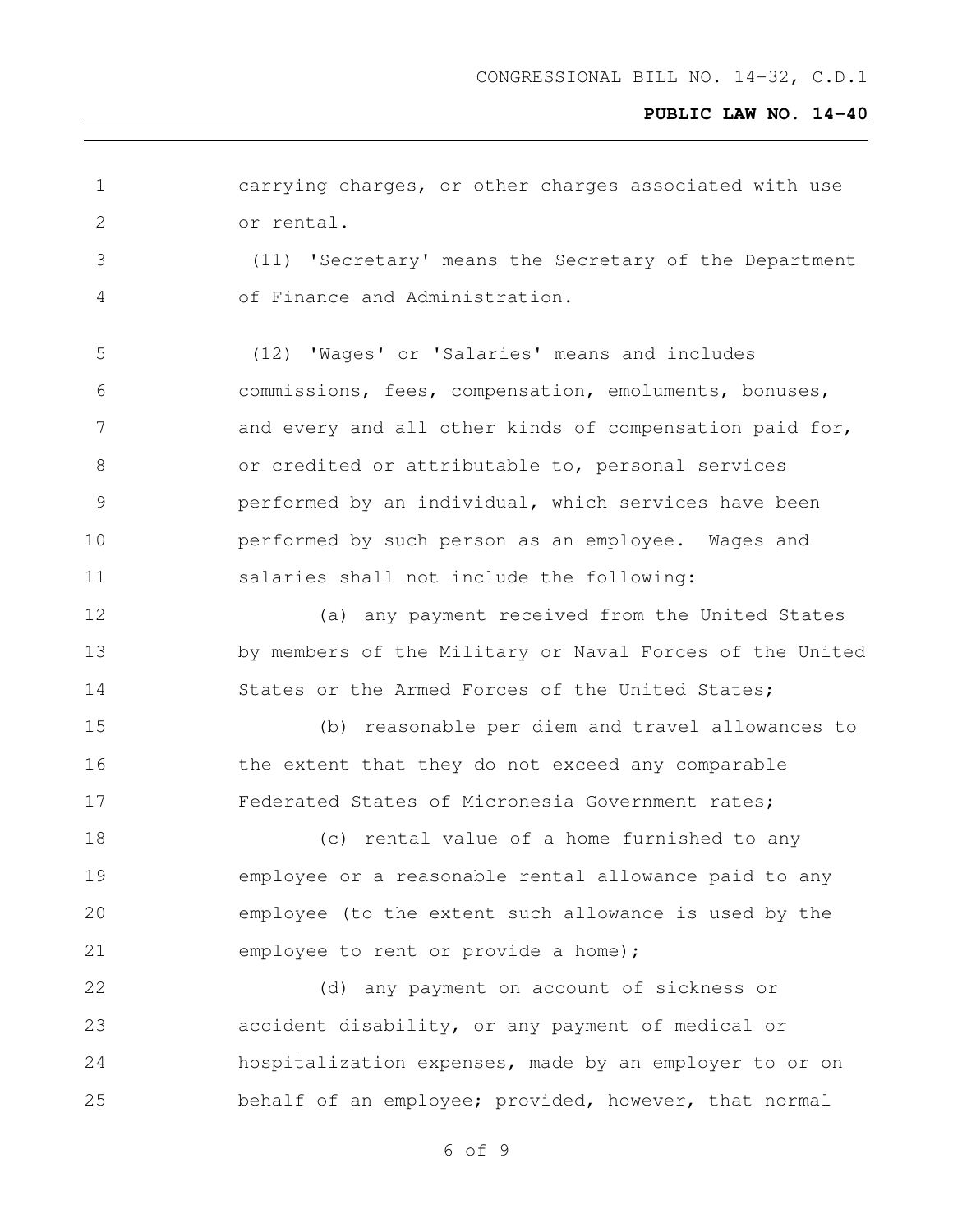| 1             | wages or salaries paid to an employee for a period of   |
|---------------|---------------------------------------------------------|
| 2             | time during which he is excused from work because of    |
| 3             | sickness shall not be excluded from wages and salaries  |
| 4             | under this subsection;                                  |
| 5             | (e) any payment made to or on behalf of an              |
| 6             | employee or to his beneficiary from a trust or annuity; |
| 7             | (f) remuneration paid in any medium other than          |
| 8             | cash to an employee for service not in the ordinary     |
| $\mathcal{G}$ | course of the employer's trade or business;             |
| 10            | (g) remuneration paid for casual or intermittent        |
| 11            | labor not performed in the ordinary course of the       |
| 12            | employer's trade or business and for not more than one  |
| 13            | week in each calendar month;                            |
| 14            | (h) any payment in the form of a scholarship,           |
| 15            | fellowship, or stipend made to any employee while he is |
| 16            | a full-time, bona fide student at an educational        |
| 17            | institution;                                            |
| 18            | (i) any payment received by a minister of the           |
| 19            | gospel or clergyman from a religious group or           |
| 20            | organization;                                           |
| 21            | (j) any payment received by an employee for             |
| 22            | services performed as a domestic or household employee  |
| 23            | for a private individual or family;                     |
| 24            | (k) any payment received by an employee, who is         |
| 25            | not a citizen of the Federated States of Micronesia,    |
|               |                                                         |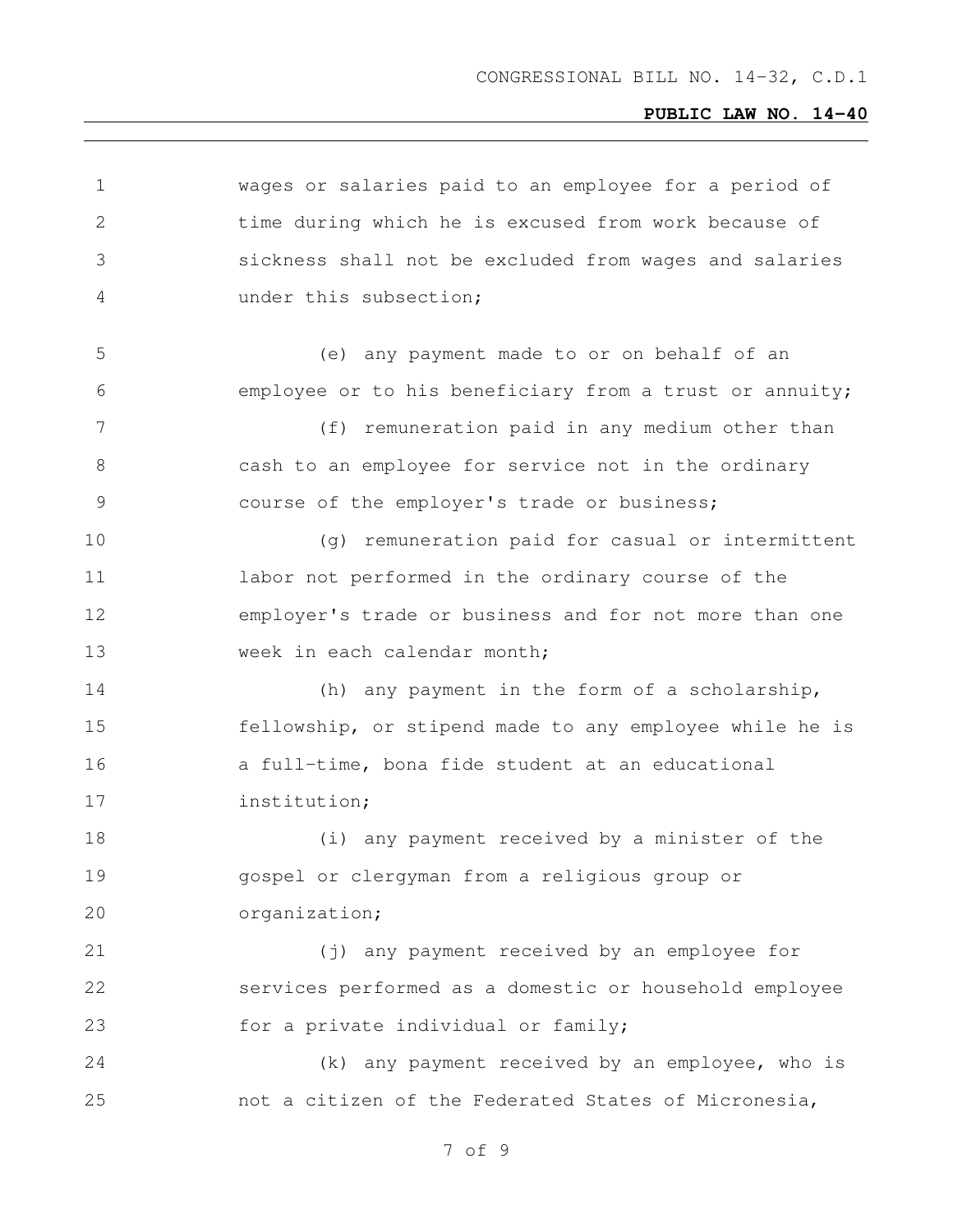| 1  | while employed by an international organization, foreign          |
|----|-------------------------------------------------------------------|
| 2  | contractor, or other foreign entity performing services           |
| 3  | or otherwise conducting business in furtherance of a              |
| 4  | foreign aid agreement entered into by the Federated               |
| 5  | States of Micronesia, the terms of which require that             |
| 6  | such wages and salaries shall not be subject to taxation          |
| 7  | by the Government of the Federated States of Micronesia;          |
| 8  | or                                                                |
| 9  | (1) the foreign service premium authorized by                     |
| 10 | section 163 of title 52 of the Code of the Federated              |
| 11 | States of Micronesia.                                             |
| 12 | (13) 'Year' means calendar year."                                 |
| 13 | Section 2. This act shall become law upon approval by the         |
| 14 | President of the Federated States of Micronesia or upon it        |
| 15 | becoming law without such approval.                               |
| 16 |                                                                   |
| 17 |                                                                   |
| 18 |                                                                   |
| 19 | November 10, 2005                                                 |
| 20 |                                                                   |
| 21 |                                                                   |
| 22 |                                                                   |
| 23 |                                                                   |
| 24 | /s/ Joseph J. Urusemal                                            |
| 25 | Joseph J. Urusemal<br>President<br>Federated States of Micronesia |